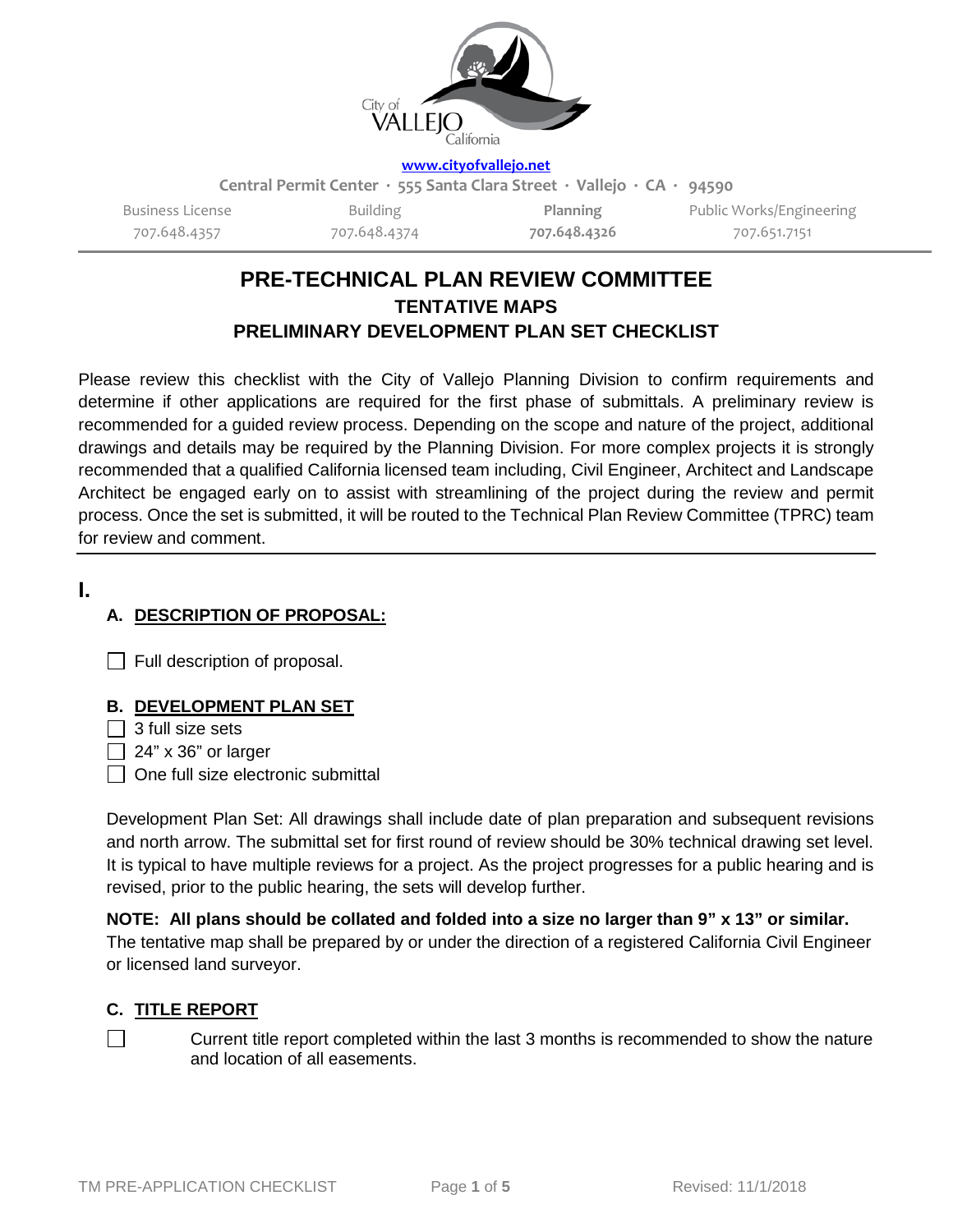| Н.                           |                |                                                                                                                        |                                                                                                                                        |  |
|------------------------------|----------------|------------------------------------------------------------------------------------------------------------------------|----------------------------------------------------------------------------------------------------------------------------------------|--|
|                              | A. COVER SHEET |                                                                                                                        |                                                                                                                                        |  |
|                              |                | Street address and assessor's parcel numbers.                                                                          |                                                                                                                                        |  |
|                              |                | Name, address and phone number of property owner.                                                                      |                                                                                                                                        |  |
|                              |                | Name, address and phone number of Contractor/Builder, Engineering Team and Architect<br>(designer).                    |                                                                                                                                        |  |
|                              |                | Vicinity map with north arrow, major cross streets and surrounding areas.                                              |                                                                                                                                        |  |
|                              |                | Project description.                                                                                                   |                                                                                                                                        |  |
|                              |                | Legend of symbols and abbreviations.                                                                                   |                                                                                                                                        |  |
|                              |                | Table listing all plan sheets with sheet numbers and descriptions.                                                     |                                                                                                                                        |  |
|                              |                | Table containing:                                                                                                      |                                                                                                                                        |  |
|                              |                |                                                                                                                        | General Plan designation and Zoning district.                                                                                          |  |
|                              |                |                                                                                                                        | Proposed subdivision name                                                                                                              |  |
|                              |                |                                                                                                                        | Size of property including gross and net lot area, square feet and acres.                                                              |  |
|                              |                |                                                                                                                        | Adjacent land uses.                                                                                                                    |  |
|                              |                |                                                                                                                        | Development standards pursuant to Vallejo Municipal code.                                                                              |  |
|                              |                |                                                                                                                        | Square footage of all existing buildings.                                                                                              |  |
|                              |                |                                                                                                                        | Square footage of all proposed buildings.                                                                                              |  |
|                              |                |                                                                                                                        | Parking analysis for building use and zoning district with code requirements and<br>proposed spaces.                                   |  |
|                              |                |                                                                                                                        | Percentage of lot area for each category and total: landscaping, impervious<br>surfaces, common open space, and private usable space.  |  |
|                              |                |                                                                                                                        | Lot coverage calculations, percent of net lot area covered by buildings.                                                               |  |
|                              |                |                                                                                                                        | Table of contents listing all the plan sheets with content, page numbers and date<br>prepared.                                         |  |
|                              |                |                                                                                                                        | Proposed subdivision name, names and addresses of the applicant, all property<br>owners of record, and the civil engineer or surveyor. |  |
|                              |                |                                                                                                                        | Statement if the property is subject to inundation.                                                                                    |  |
|                              |                |                                                                                                                        | Sewage disposal, source of water supply.                                                                                               |  |
|                              |                |                                                                                                                        | Statement setting forth the intended land use of the parcels.                                                                          |  |
|                              |                |                                                                                                                        | <b>B. BOUNDARY SURVEY</b>                                                                                                              |  |
|                              |                | Completed by a licensed California surveyor or Civil Engineer licensed to do survey.                                   |                                                                                                                                        |  |
|                              |                | Engineer's Scale drawn at 1"=20' scale or reasonable scale to demonstrate the site, a<br>graphic bar, and north arrow. |                                                                                                                                        |  |
|                              |                | Date of survey preparation and subsequent revisions.                                                                   |                                                                                                                                        |  |
|                              |                | Street address and assessor's parcel number.                                                                           |                                                                                                                                        |  |
| Existing easements (if any). |                |                                                                                                                        |                                                                                                                                        |  |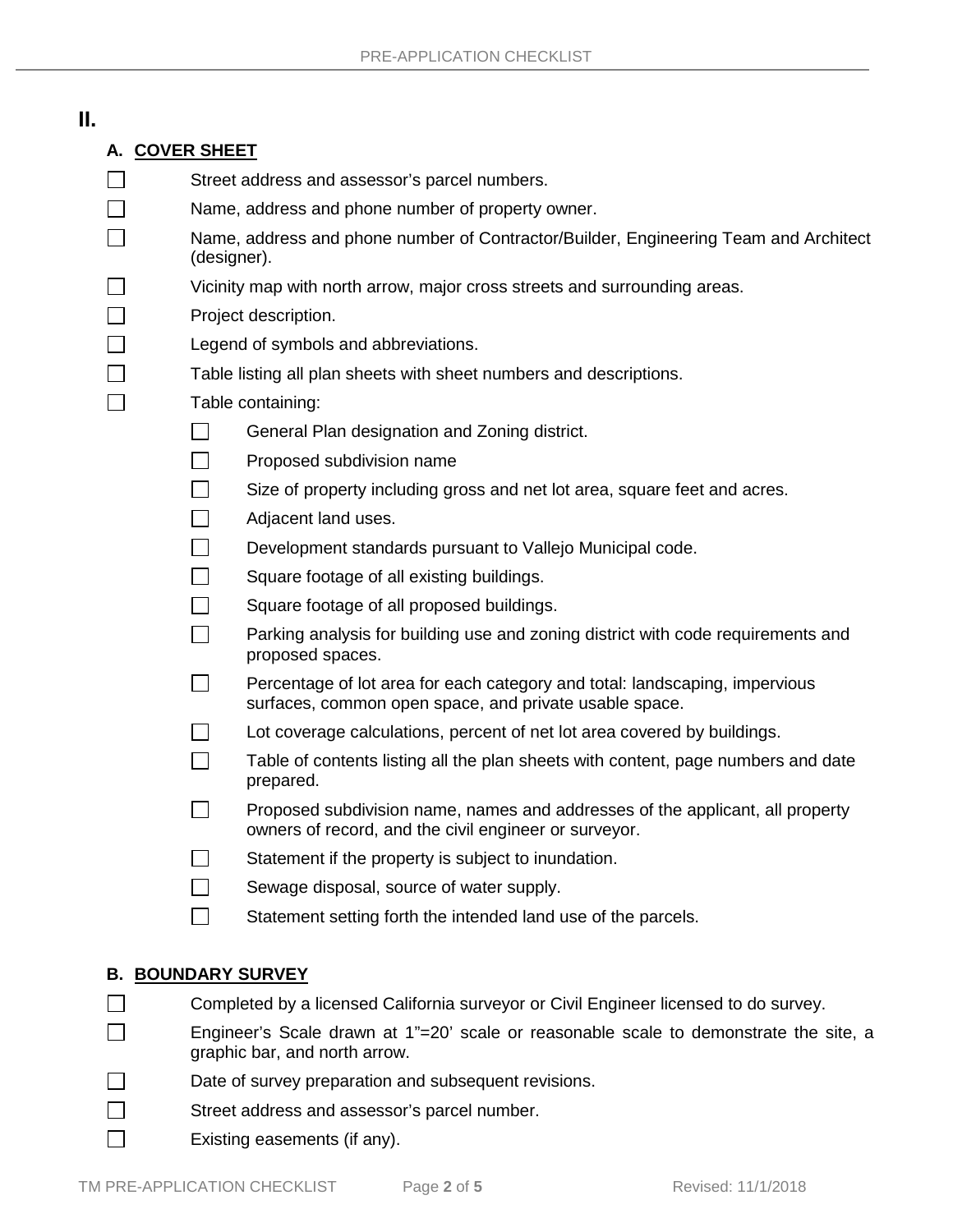- $\Box$ Existing public and private streets, existing public right of way including alleys, sidewalks, improved or unimproved areas.
- Locate and identify all existing park and recreation facilities, and proposed open space  $\Box$ areas, including their ownership and management.

### **C. PROPOSED TENTATIVE MAP**

 $\Box$ 

 $\Box$ П  $\Box$  $\Box$  $\Box$ 

П

- $\Box$ Scale of drawing (Engineer's Scale) 1"=20' or reasonable scale to demonstrate the site, a graphic bar, and north arrow.
	- Street address and assessor's parcel number.
- П Existing and proposed property lines with typical dimensions, widths, radii, arc lengths, easements. Benchmark based on U.S.C. & G.S. datum.
- П Lot size including gross and net area (square feet and acres) and lot numbers.
- П Location of all existing buildings, proposed building(s), open space, fences, walls, all at grade building features, accessory structures including sheds, ADU's, trash enclosures and garages and other improvements as applicable. Label all structures and indicate if they are to remain or demolished.
- $\Box$ Location and nature of all easements, including but not limited to water, sewer, electric, access.
- П Dimensions between all buildings and between all new buildings and property lines.
	- Dimensions and locations of all required setbacks from property lines.
		- Square footage of buildings.
	- Location of existing and proposed parking.
	- Location, dimension and nature of significant site features such as swales, water, hills etc.
	- Location and dimensions of all existing and proposed structures 50 feet beyond the property lines. If adjacent to a public right-of-way, show the entire width of public right-ofway to the next to property line, including streets, driveways, sidewalks, driveways, structures and alleys.
- П Location and dimensions for all adjacent streets (public and private) and proposed streets showing both sides of streets, street names, street width, striping, centerlines, centerline radii of all curves, median and landscape strips, bike lanes, pedestrian ways, trails, bridges, curbs, gutters, sidewalks, driveways, and right-of-way including any proposed or required right of way dedication. Show all existing and proposed improvements including traffic signal poles and traffic signs. Show line of sight for all intersections and driveways, and corner setback lines.
- Show a diagrammatic plan of public versus private easements, streets, alleys etc.  $\Box$ 
	- Location of all natural features such as creeks, ponds, drainage swales, wetlands, watersheds etc., extending 50 feet beyond the property line to show the relationship with the proposed development.
- П Indicate if any parcel is within a FEMA defined 100-year floodplain or floodway.
- П Locate and identify all existing park and recreation facilities, and proposed open space areas, including their ownership and management.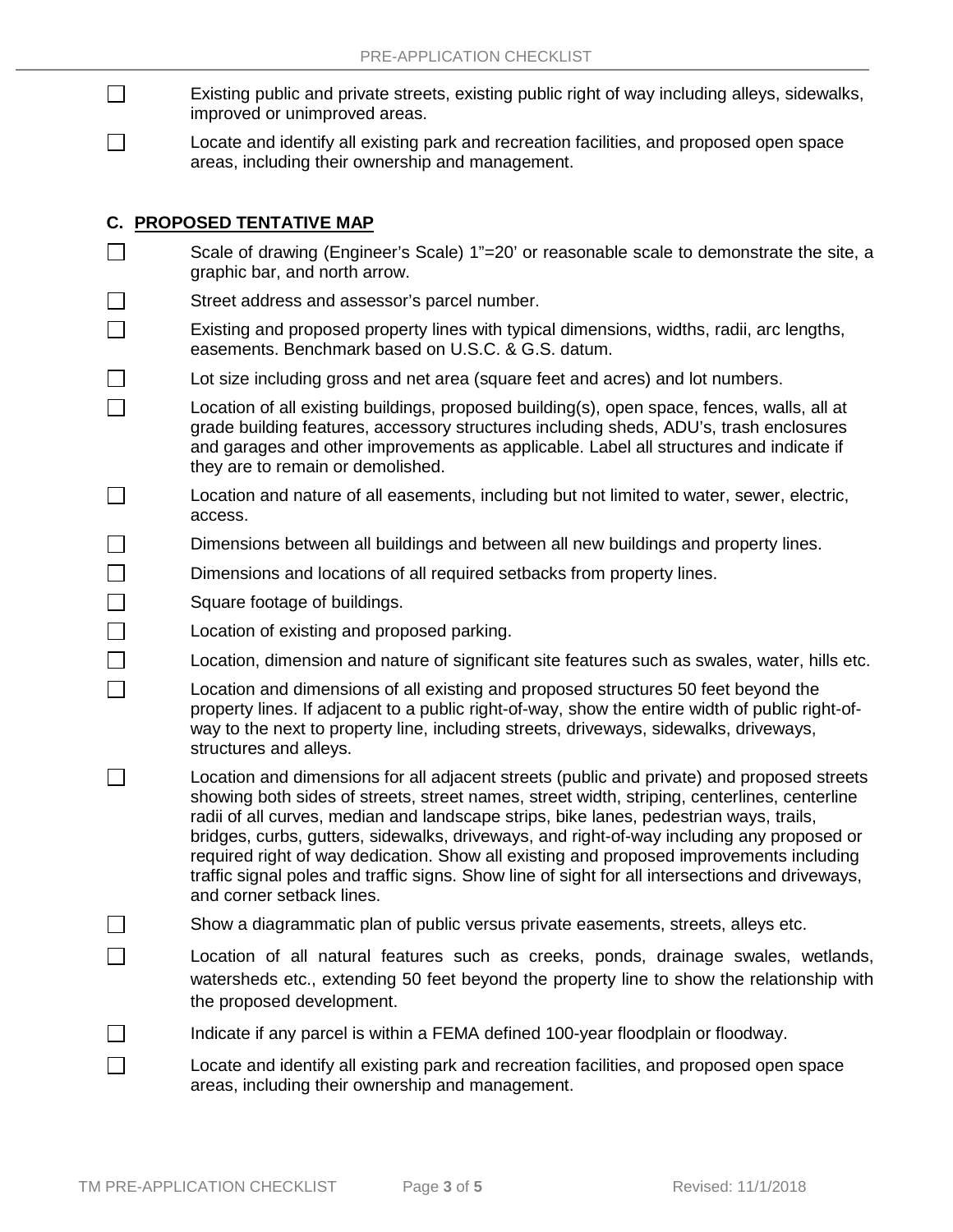Proposed parcels with dimensions and sizes, access, driveways. Description of proposed parcel, i.e. multi-family, single-family, duplex etc. along with approximate size and number of units.

### **D. LANDSCAPE PLAN SUBMITTAL**

- П Scale of drawing at 1" = 20' and north arrow. (Engineer's Scale)  $\Box$ Proposed trees, shrubs, shrub groupings, lawn, groundcover areas, existing trees and plants materials to be saved, stormwater treatment areas, special paving, hardscape, and cut sheet and specifications of site furnishings  $\Box$ Size, species, and spacing of street trees
- Landscape legend with a list of plant materials (in Latin and common name), plant sizes  $\Box$ and spacing
- $\Box$ Location of ground signs, walls, fences, paving decorative planters, trellises, arbors, and other landscape features.
- $\Box$ Show line of sight triangle

# **III.**

 $\Box$ 

### **A. PRELIMINARY UTILITY PLAN**

- $\Box$ Prepared by a licensed California Civil Engineer and drawn at 1"=20' scale. Show the location and dimensions of existing and proposed utilities including water supply system, sanitary sewers and laterals, drainage facilities / storm drainage systems, wells, septic tanks, underground and overhead electrical lines, utility poles, above ground utility vaults and meters, ease.
- $\Box$ Show traffic signals, signal cabinets.
- П Location and nature of existing and proposed utility lines and equipment.
- $\Box$ Table of existing and proposed fixtures.
- П Indicate the location of all existing and proposed fire hydrants.
- П Provide current fire flow information.

#### **B. PRELIMINARY GRADING & DRAINAGE PLAN**

- $\Box$ Average slope of property, and percentage of slope for all finished slopes, driveways, roadways, trails or pathways.
- $\Box$ Contours shall extend 50 feet onto all adjacent properties showing existing improvements and spot and pad elevations for the adjacent properties.
- $\Box$ A preliminary calculation of amount of earth in cubic yards to be moved, imported or exported from the site, if total is greater than 50 cubic yards.
- $\Box$ Direction of drainage, location of catch basins and off site connections with details of swales and drainage structures.